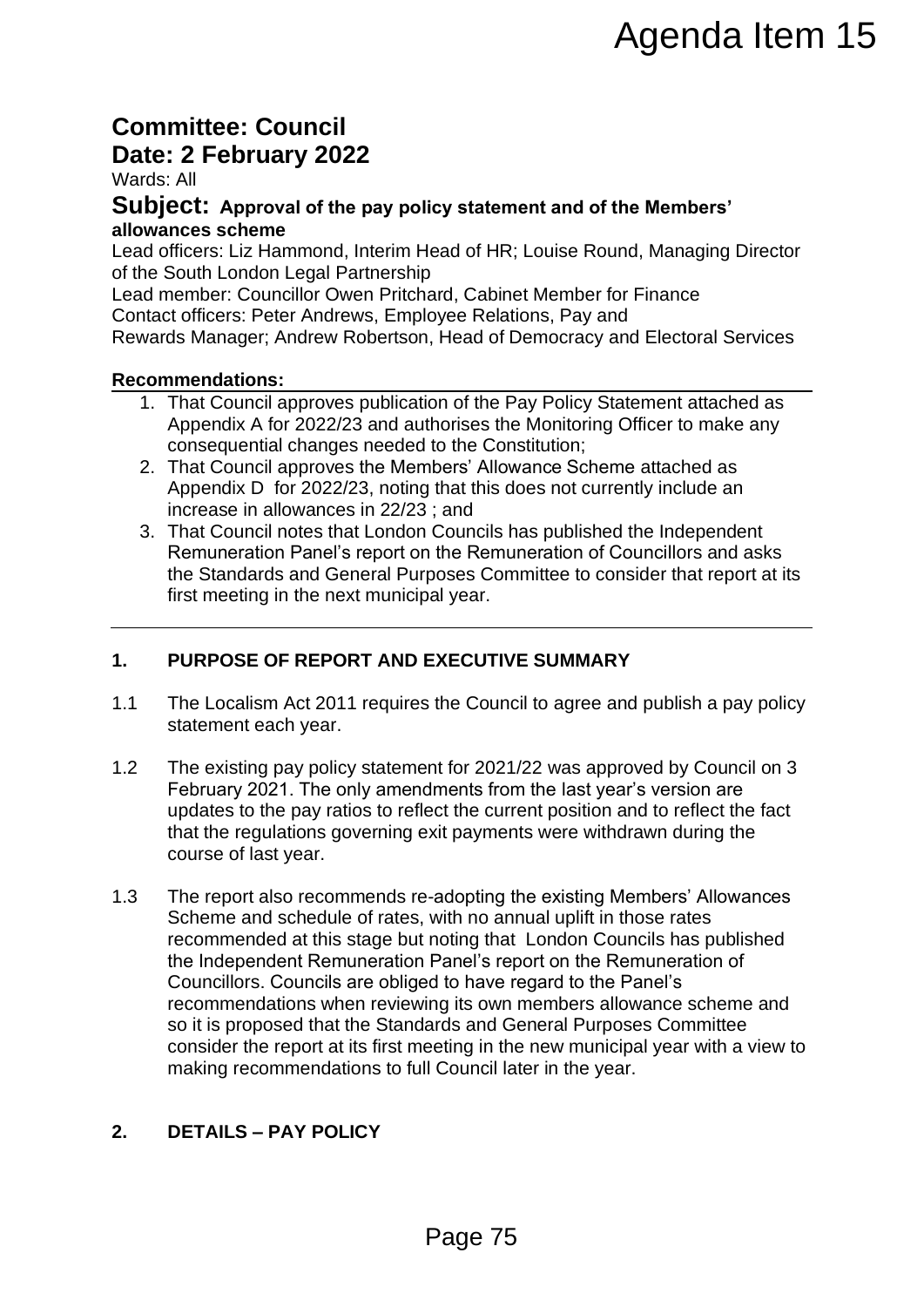- 2.1 The pay policy statement for the year 2021/2022, approved by Council, is currently published on the Council's website.
- 2.2 Council is required to re-approve the pay policy statement each year.
- 2.3 There has been no substantive change in the council's pay policy although the pay ratios and statutory gender pay gap information have been updated to reflect the current position.
- 2.4 The pay policy statement was changed last year to require all severance packages over £95,000 to be approved by full Council, falling into line with the Exit Pay Regulations. These regulations have since been withdrawn and therefore it is proposed to revert to the previous threshold of £100,000 for severance packages to be approved by full Council.
- 2.5 Salary packages in excess of £100,000 will, in line with Government Guidance continue to require the approval of full Council before an offer of appointment is made although the updated statement gives the Chief Executive the authority to make temporary arrangements without the need for recourse to full Council.
- 2.6 The A draft Pay Policy Statement for 2022/23 is attached at Appendix A, along with the publication figures for 2020/21 at Appendices B and C.

# **3. DETAILS – MEMBER ALLOWANCES**

3.1 In relation to the Members' Allowances Scheme the Council is required further to the Local Authorities (Members' Allowances) (England) Regulations 2003 to re-adopt its scheme of members allowances for the year 2022/23 and in doing so give due regard to the recommendations made by the report of the Independent Panel on the Remuneration of Councillors in London. The current scheme took into account the report published in 2018. The 2022 report was made available on 12 January this year and there has not been opportunity properly to consider its recommendations. Accordingly it is proposed that the existing scheme is approved, with no uplifts in the 20/21 rates but that the Standards and General Purposes Committee give full consideration to its recommendations with a view to reporting to full Council next municipal year with any recommendations for changes to the current scheme which, if Council agrees, can be backdated until May .

# **4. ALTERNATIVE OPTIONS**

4.1 Publication of a Pay Policy Statement and member allowances are statutory requirements.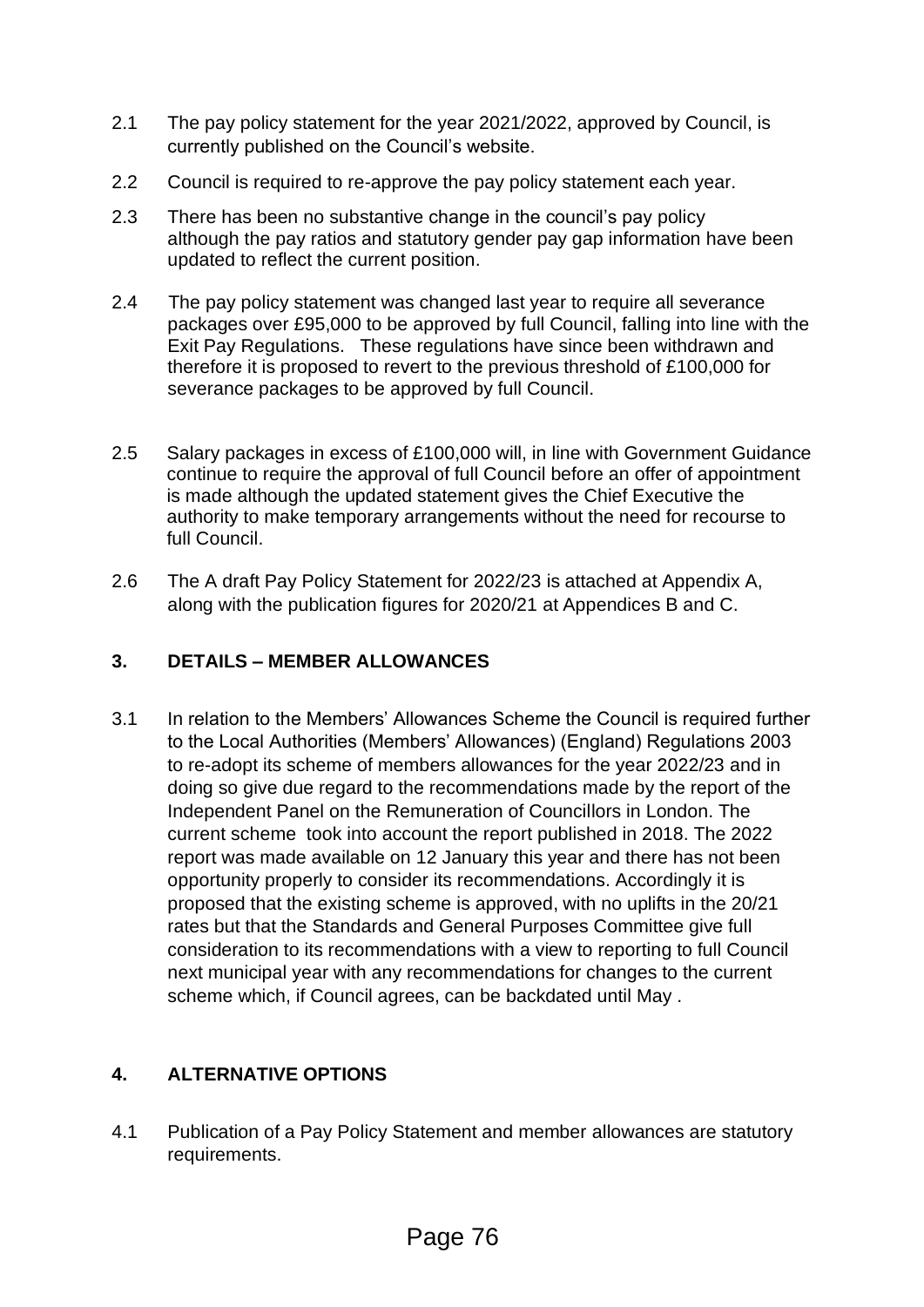4.2 The Council could seek to change its Member Allowances scheme now but it would seem prudent to give full and proper consideration to the Independent Remuneration Panel's report. was made.

# **5. CONSULTATION UNDERTAKEN OR PROPOSED**

5.1 As there are no significant changes proposed, no consultation is required at this stage.

# **6. TIMETABLE**

6.1 The Pay Policy Statement must be approved by Council for publication from 1 April 2022 on the Council's website.

# **7. FINANCIAL, RESOURCE AND PROPERTY IMPLICATIONS**

- 7.1 There has been no change in the council's pay policy, and the council is currently awaiting the outcome of national negotiation. The only amendments from last year's version are to update the pay ratios to reflect the current position or where indicated earlier in the report.
- 7.2 There is provision in the draft MTFS for 2022-26 for an increase in the budgeted cost of salaries and Members' Allowances. These provisions will be kept under review each year. They may be need to be revisited, depending on any recommendations arising from consideration of the Independent Remuneration Panel's Report.
- 7.3 The London living wage is currently set at £11.05 and will be the new rate for dependent carer allowances

# **8. LEGAL AND STATUTORY IMPLICATIONS**

- 8.1 Publication of the Pay Policy Statement and annual re-approval by a meeting of the full council is a statutory requirement under the Localism Act 2011.
- 8.2 Guidance was issued to authorities in 2011 to accompany the Localism Act, and revised 'final supplementary guidance' was issued by the then DCLG in late February 2013. .
- 8.3 Regulation 10 of the Local Authorities (Members' Allowances) (England) Regulations 2003 requires re-adoption of the scheme on an annual basis. Before making or amending its allowances scheme, the Council is required, by Regulation 19, to have regard to the recommendations of an Independent Remuneration Panel.